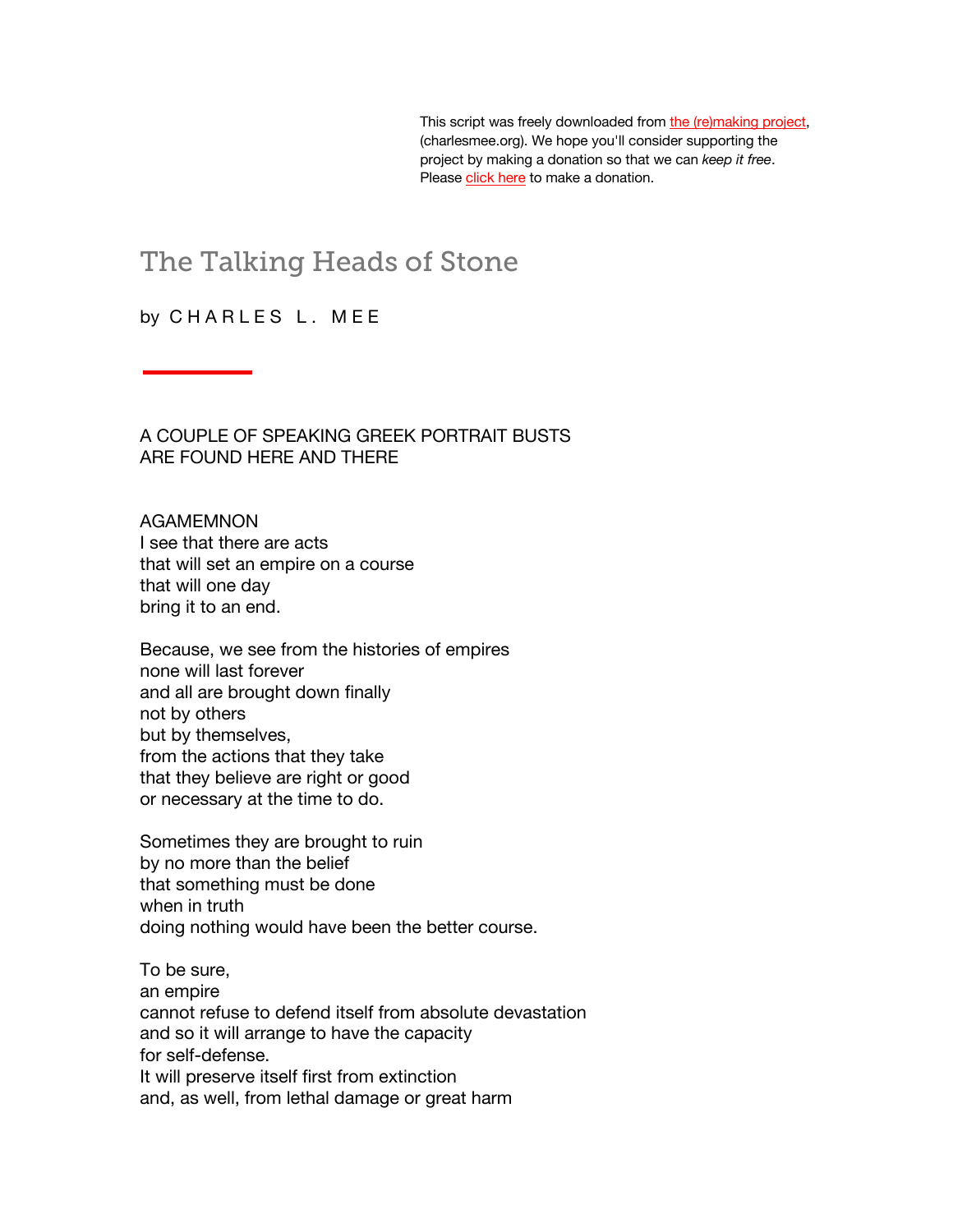and then, too, from hurt and ill-treatment that could, if left unattended, lead to serious injury, and, so by degrees, an empire will reason itself to a need to be immune even from insult responding, finally, to the anxieties and nightmares that arise from within, and so: striking out at the phantasms of its own dreams. Of course, it will know that a nation must protect its borders and, in order to do that, must secure its periphery and so it will come to attend to conditions just beyond its outermost bounds and thus, by increments, its interests will grow, until they will have been extended beyond an ability to defend them. They will have created new enemies along the way. They will have created the causes of wars where there were none before. Even if an empire begins with no ambition

with no desire for conquest

no wish to grow

even so, it will feel it must grow or die

and so it grows

and thus it dies.

Ruin, it would seem,

is inherent in the nature of empire.

Might this fate be avoided or at least postponed? Might something else be done? Are there no precepts to follow in this murky, unpredictable world? Often, it seems, men of affairs think that moral laws offer no useful guide to behavior that they are not meant for the practical business of the world forgetting that moral laws are nothing more nor less than the accumulated folk wisdom of millenia of human experience. And so it will happen that some moral law of an unforgiving nature is violated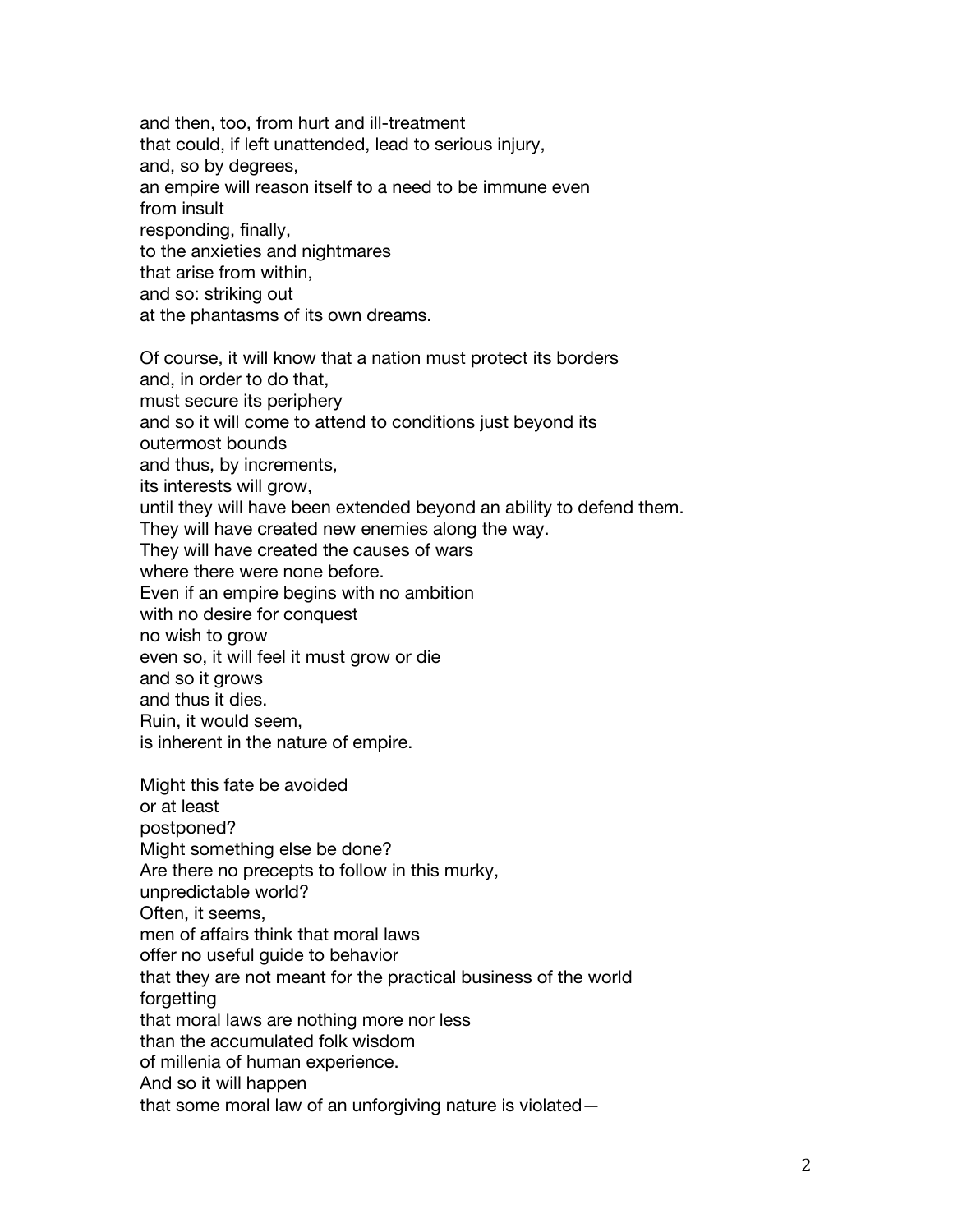a law against boundless desire, or cruelty a law against coercion or indifference to the humanity of others a law against initiating violence or being required, in the pursuit of some goal, to commit an act that anyone might see is heinous something finally is done that is so deeply wrong that the world must rise and crush it in order for the world itself to go on. We may have felt some qualm about our behavior along the way

but we will have dismissed it thinking it is a secondary thing lesser, insignificant in the context of the great demands we have placed upon ourselves and yet this qualm we feel will have been sent to us by our deepest wisdom. It is a warning to us. We ignore it at our peril.

## HOMER

There are times you will see a black maidenhair fern in shady places or sometimes near the trunks of trees on the banks of ditches in wet ravines in turf bogs on the high rocks on rotted wood or in a meadow each one of these has its own affect whether in a dream or in the waking world You might see two boys playing with a bird an old woman feeding a cat hour glasses combs of horn buttons silk stockings of the colors of the orient shoes of Spanish leather rolls of parchment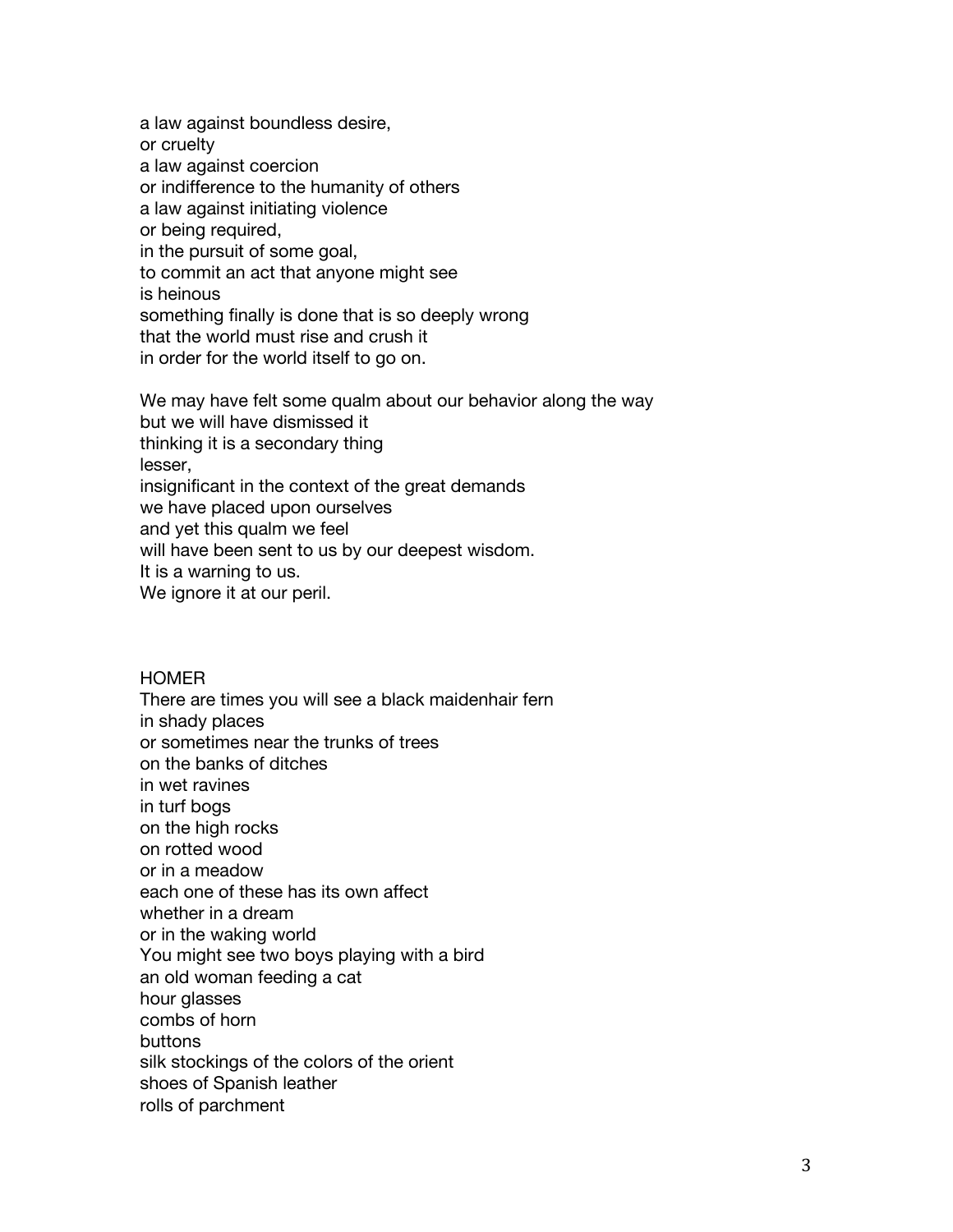a bundle of tobacco an orange gathered from the tree that grew over Zebulon's Tomb a sitar birds nests from China prisms a stone taken from a vulture's head; a large ostrich egg on which is inscribed the famous battle of Alcazar in which three kings lost their lives; the skin of a snake bred from the spinal marrow of a man; jasmine narcissus scarlet ribbons a toothpick case an eyebrow brush a pair of French scissors a quart of orange flower water four pounds of scented snuff a tweezer case enameled an amber-headed cane a tailor's bill lessons for the flute an almanac for the year 1700 petrified moss petrified wood Brazil pebbles Egyptian bloodstones hummingbirds pieces of white spar a piece of the stone of the oracle of Apollo Bucharest salami a Turkish powder horn a pistol a giant's head a music box a quill pen a red umbrella some faded thing handkerchiefs made of lawn of cambric of Irish linen of Chinese silk and each one of these may make you wonder whether it signifies the past or the future or is only meant to fill you with a longing